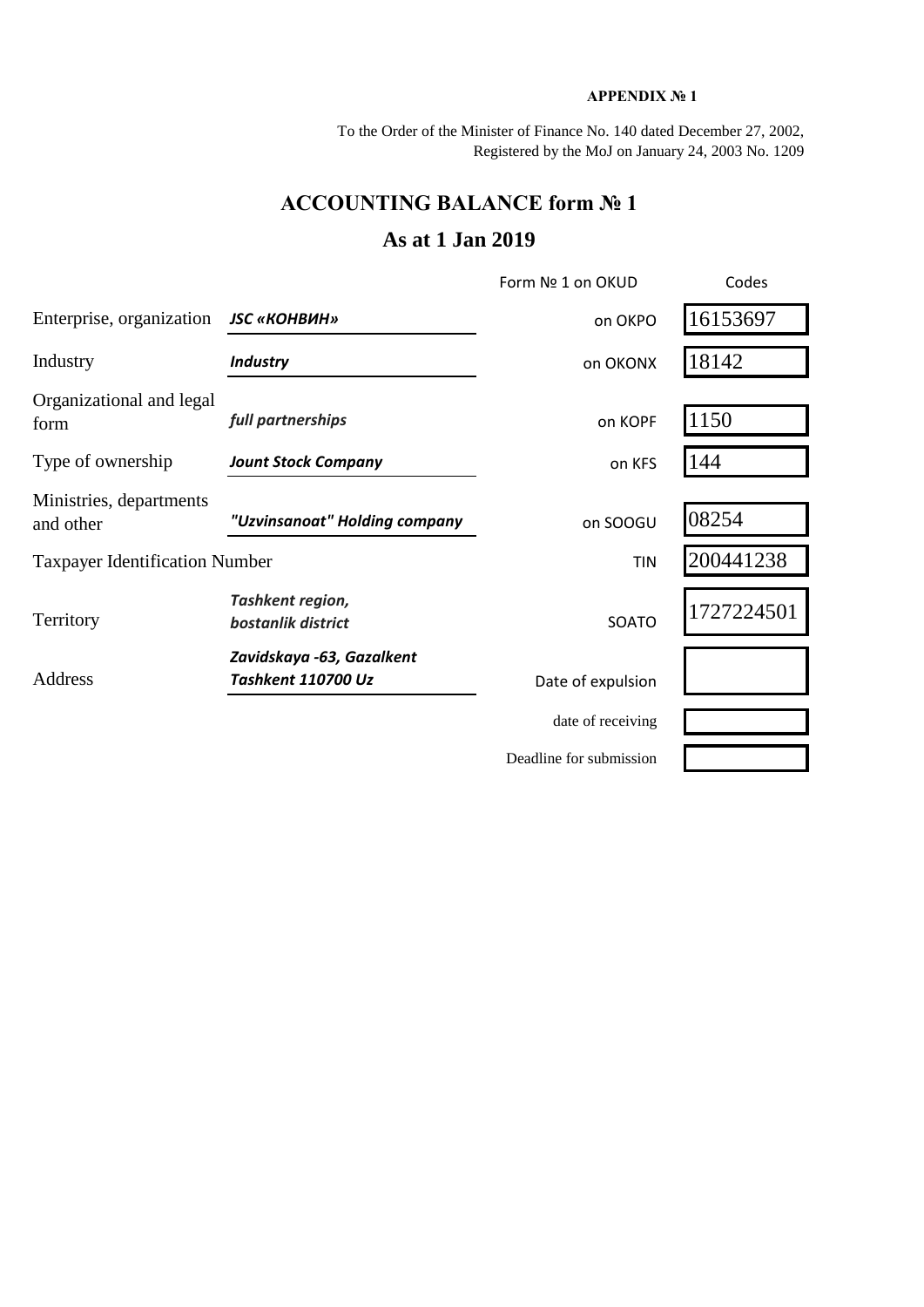| The name of the indicator                                          | Line code      | At the beginning<br>of the reporting<br>period | At the end of the<br>reporting period |  |
|--------------------------------------------------------------------|----------------|------------------------------------------------|---------------------------------------|--|
| $\mathbf{1}$                                                       | $\overline{2}$ | 3                                              | 4                                     |  |
| <b>ASSETS</b>                                                      |                |                                                |                                       |  |
| I. Long-term assets                                                |                |                                                |                                       |  |
| Property, plant and equipment:                                     |                |                                                |                                       |  |
| Initial (replacement) cost (0100, 0300)                            | 10             | 6 477 899                                      | 6 499 841                             |  |
| Sum of depreciation (0200)                                         | 11             | 2756236                                        | 3 101 945                             |  |
| Residual (book) value (line 010-011)                               | 12             | 3721663                                        | 3 397 896                             |  |
| <b>Intangible assets:</b>                                          |                |                                                |                                       |  |
| Original cost (0400)                                               | 20             |                                                |                                       |  |
| Amortization amount (0500)                                         | 21             |                                                |                                       |  |
| Residual (book) value (line 020-021)                               | 22             |                                                |                                       |  |
| Long-term investments, total                                       |                |                                                |                                       |  |
| (line 040+050+060+070+080), including:                             | 30             | 148 585                                        | 168 585                               |  |
| Securities (0610)                                                  | 40             | 5 5 8 5                                        | 5 5 8 5                               |  |
| Investments in subsidiaries (0620)                                 | 50             |                                                |                                       |  |
| Investments in associates (0630)                                   | 60             |                                                |                                       |  |
| Investments in an enterprise with foreign capital (0640)           | 70             |                                                |                                       |  |
| Other long-term investments (0690)                                 | 80             | 143 000                                        | 163 000                               |  |
| Equipment for planting (0700)                                      | 90             |                                                |                                       |  |
| Capital investments (0800)                                         | 100            |                                                | 5 100                                 |  |
| Long-term accounts receivable (0910,0920,090,0940)                 | 110            | 5 8 3 6                                        |                                       |  |
| From it: overdue                                                   | 111            |                                                |                                       |  |
| Long-term deferred expenses (0950,0960,0990)                       | 120            |                                                |                                       |  |
| Total for section I (line 012+022+030+090+100+110+120)             | 130            | 3876084                                        | 3 571 581                             |  |
| <b>II.</b> Current assets                                          |                |                                                |                                       |  |
| Inventories, total (line 150+160+170+180), including:              | 140            | 5 304 533                                      | 6 031 566                             |  |
| Production reserves (1000,1100,1500,1600)                          | 150            | 5 027 348                                      | 5 385 058                             |  |
| Incomplete production (2000,2100,2300,2700)                        | 160            | 277 185                                        | 646 508                               |  |
| Finished products (2800)                                           | 170            |                                                |                                       |  |
| Goods (2900 less 2980)                                             | 180            |                                                |                                       |  |
| Deferred expenses (3100)                                           | 190            | 8 1 3 8                                        | 24 001                                |  |
| Deferred expenses (3200)                                           | 200            |                                                |                                       |  |
| Debtors, total:                                                    |                |                                                |                                       |  |
| (line $220+230+240+250+260+270+280+290+300+310$ )                  | 210            | 2 065 206                                      | 3 365 782                             |  |
| Out of it past due                                                 | 211            |                                                |                                       |  |
| Indebtedness of buyers and customers (4000 less 4900)              | 220            | 1751722                                        | 3 266 441                             |  |
| Debt of stand-alone units (4110)                                   | 230            |                                                |                                       |  |
| Debt of subsidiaries and dependent business entities (4120)        | 240            |                                                |                                       |  |
| Advances issued to personnel $(4200)$                              | 250            |                                                |                                       |  |
| Advances paid to suppliers and contractors (4300)                  | 260            | 237 675                                        | 1 5 4 7                               |  |
| Advance payments on taxes and duties to the budget (4400)          | 270            | 12 692                                         | 1 3 2 5                               |  |
| Advance payments to state trust funds and insurance (4500)         | 280            |                                                |                                       |  |
| Debt of founders on contributions to the authorized capital (4600) | 290            |                                                |                                       |  |
| Debt of staff for other operations (4700)                          | 300            | 9 5 91                                         | 1781                                  |  |
| Other accounts receivable (4800)                                   | 310            | 53 526                                         | 94 688                                |  |
| Cash, in total (line.330+340+350+360), including:                  | 320            | 2854059                                        | 9 111 825                             |  |
| Cash on hand (5000)                                                | 330            |                                                |                                       |  |
| Cash on the current account (5100)                                 | 340            | 2 846 988                                      | 9 0 9 3 6 6                           |  |
| Cash in foreign currency (5200)                                    | 350            |                                                |                                       |  |
| Other cash and cash equivalents (5500,5600,5700)                   | 360            | 7 0 7 1                                        | 12 459                                |  |
| Short-term investments (5800)                                      | 370            |                                                |                                       |  |
| Other current assets (5900)                                        | 380            | 97 023                                         | 153 085                               |  |
| Total for section II (line 140+190+200+210+320+370+380)            | 390            | 10 328 959                                     | 18 686 259                            |  |
| Total for the balance asset (line 130+390)                         | 400            | 14 205 043                                     | 22 257 840                            |  |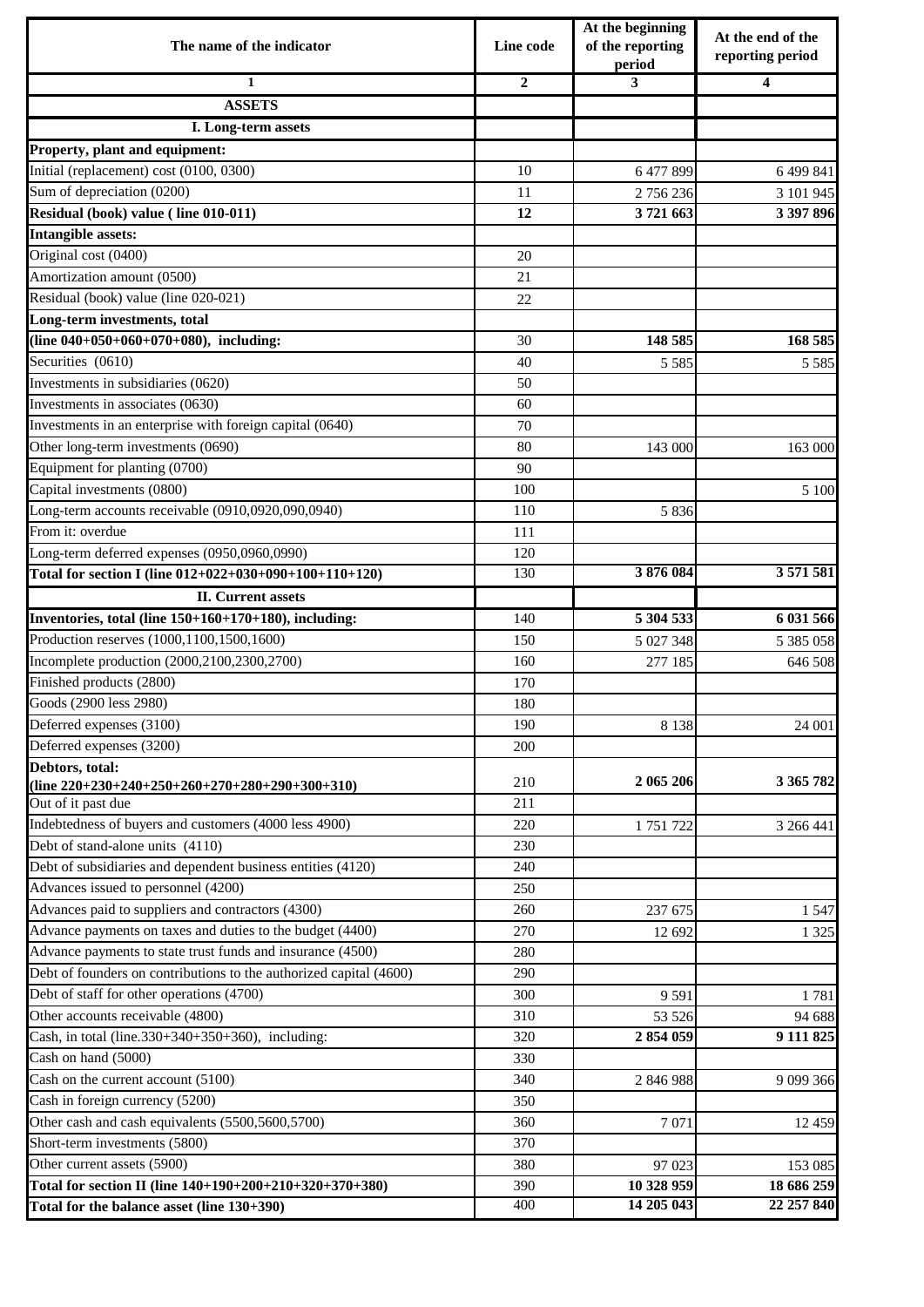| The name of the indicator                                                            |                | At the<br>beginning of<br>the reporting<br>period | At the end of<br>the reporting<br>period |
|--------------------------------------------------------------------------------------|----------------|---------------------------------------------------|------------------------------------------|
| 1                                                                                    | $\overline{2}$ | 3                                                 | $\overline{\mathbf{4}}$                  |
| <b>PASSIVE</b>                                                                       |                |                                                   |                                          |
| I. Sources of own funds                                                              |                |                                                   |                                          |
| Share capital (8300)                                                                 | 410            | 1 4 1 5 3 1 6                                     | 1 415 316                                |
| Added capital (8400)                                                                 | 420            |                                                   |                                          |
| Reserve capital (8500)                                                               | 430            | 1 083 315                                         | 1 621 202                                |
| Treasury shares (8600)                                                               | 440            |                                                   |                                          |
| Retained earnings (uncovered loss) (8700)                                            | 450            | 3 0 29 6 88                                       | 5 440 475                                |
| Target Receipts (8800)                                                               | 460            |                                                   |                                          |
| Reserves for future expenses and payments (8900)                                     | 470            |                                                   |                                          |
| Total for section I (line 410+420+430-440+450+460+470)                               | 480            | 5 5 28 3 19                                       | 8 476 993                                |
| <b>II. Commitments</b>                                                               |                |                                                   |                                          |
| Long-term liabilities, total:                                                        |                |                                                   |                                          |
| (line $500+510+520+530+540+550+560+570+580+590$ )                                    | 490            | 1 435 000                                         |                                          |
| Including: long-term accounts payable (line 500+520+540+560+590)                     | 491            |                                                   |                                          |
| From it: overdue long-term accounts payable                                          | 492            |                                                   |                                          |
| Long-term debt to suppliers and contractors (7000)                                   | 500            |                                                   |                                          |
| Long-term debt to separate divisions (7110)                                          | 510            |                                                   |                                          |
| Long-term debt to subsidiaries and dependent companies (7120)                        | 520            |                                                   |                                          |
| Long-term deferred income (7210,7220,7230)                                           | 530            |                                                   |                                          |
| Long-term deferred tax liabilities and compulsory payments (7240)                    | 540            |                                                   |                                          |
| Other long-term deferred liabilities (7250,7290)                                     | 550            |                                                   |                                          |
| Advances received from customers and customers (7300)<br>Long-term bank loans (7810) | 560<br>570     | 1 335 000                                         |                                          |
| Long-term loans (7820,7830,7840)                                                     | 580            | 100 000                                           |                                          |
| Other long-term accounts payable (7900)                                              | 590            |                                                   |                                          |
| Current liabilities, total (line $610 + 630 + 640 + 650 + 660 + 670 + 680$           |                |                                                   |                                          |
| $+690+700+710+720+730+740+740+750+760$                                               | 600            | 7 241 724                                         | 13 780 847                               |
| Including: current accounts payable                                                  |                |                                                   |                                          |
| $(line 610 + 630 + 650 + 670 + 680 + 690 + 700 + 710 + 720 + 760)$                   |                | 6 341 724                                         | 13 780 847                               |
|                                                                                      | 601            |                                                   |                                          |
| From it: overdue current accounts payable                                            | 602            |                                                   |                                          |
| Debt to suppliers and contractors (6000)                                             | 610            | 2 030 057                                         | 3 087 608                                |
| Indebtedness to separate divisions (6110)                                            | 620            |                                                   |                                          |
| Debts to subsidiaries and dependent companies (6120)                                 | 630            | 8 1 7 6                                           | 17 28 3                                  |
| Deferred income (6210,6220,6230)                                                     | 640            |                                                   |                                          |
| Deferred tax and mandatory payments (6240)                                           | 650            |                                                   |                                          |
| Other deferred liabilities (6250,6290)                                               | 660            |                                                   |                                          |
| Received advances (6300)                                                             | 670            | 66 525                                            | 86 216                                   |
| Arrears of payments to the budget (6400)                                             | 680            | 3 5 6 4 4 0 4                                     | 9 424 870                                |
| Insurance debts (6510)                                                               | 690            |                                                   |                                          |
| Arrears in payments to state trust funds (6520)                                      | 700            | 189 254                                           | 360 223                                  |
| Debt to founders (6600)                                                              | 710            | 89 4 20                                           | 349 626                                  |
| Arrears of wages (6700)                                                              | 720            | 66 614                                            | 49 3 8 5                                 |
| Short-term bank loans (6810)                                                         | 730            |                                                   |                                          |
| Short-term loans (6820,6830,6840)                                                    | 740            | 900 000                                           |                                          |
| Current portion of long-term liabilities (6950)                                      | 750            |                                                   |                                          |
| Other accounts payable (6900 except 6950)                                            | 760            | 327 274                                           | 405 636                                  |
| Total for section II (line $490 + 600$ )                                             | 770            | 8 676 724                                         | 13 780 847                               |
| Total on the liabilities of the balance sheet (line $480 + 770$ )                    |                | 14 205 043                                        | 22 257 840                               |